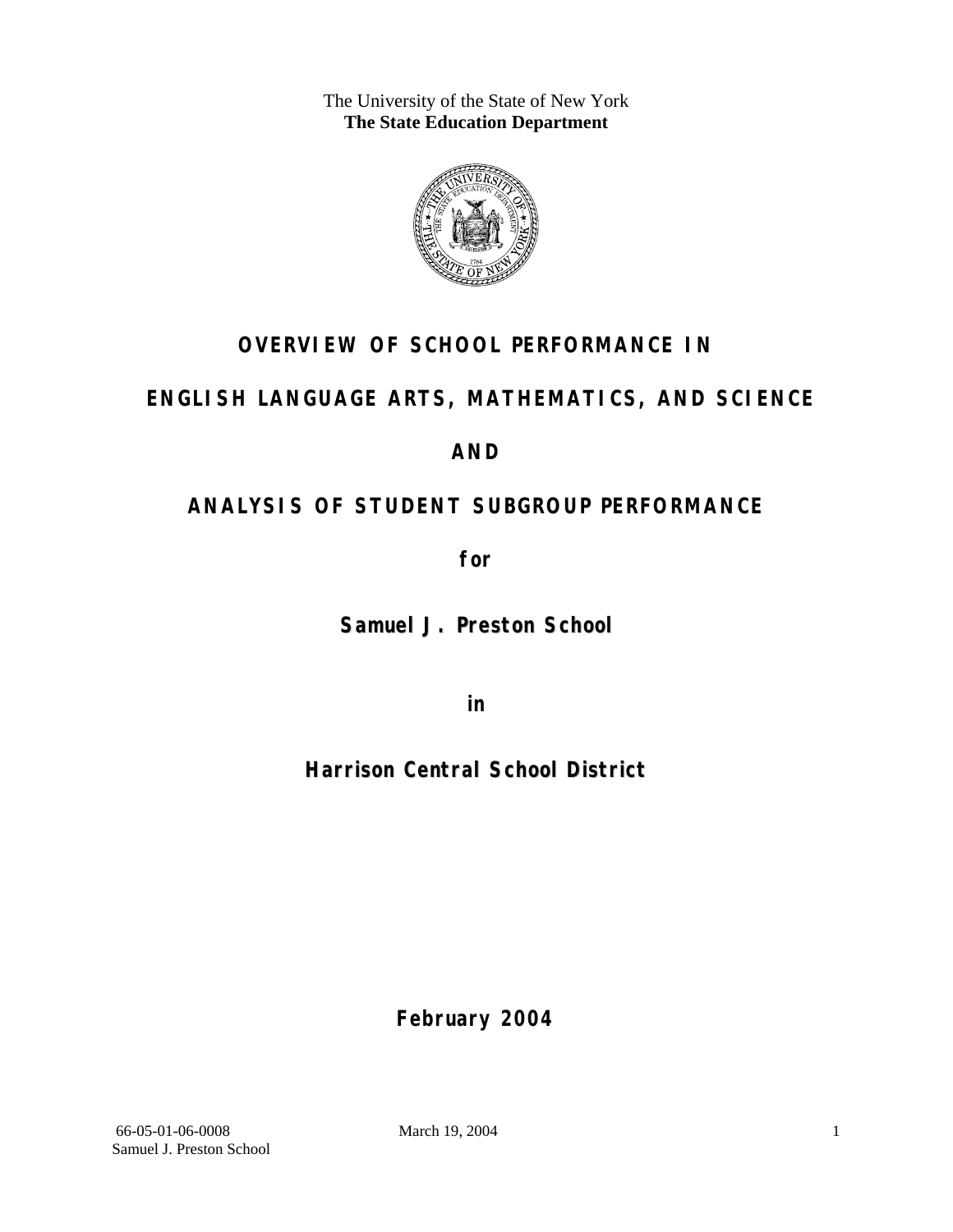#### **THE UNIVERSITY OF THE STATE OF NEW YORK**

#### **Regents of The University**

| Tonawanda             |
|-----------------------|
| <b>Hollis</b>         |
| Staten Island         |
| New Rochelle          |
| Peru                  |
| Huntington            |
| <b>North Syracuse</b> |
| New York              |
| <b>Belle Harbor</b>   |
| <b>Buffalo</b>        |
| Hartsdale             |
| Albany                |
| <b>Bronx</b>          |
| New York              |
| <b>Binghamton</b>     |
| Rochester             |

#### **President of The University and Commissioner of Education**

RICHARD P. MILLS

**Deputy Commissioner for Elementary, Middle, Secondary and Continuing Education**  JAMES A. KADAMUS

#### **Coordinator, School Operations and Management Services**

CHARLES SZUBERLA

#### **Coordinator, Information and Reporting Services**

MARTHA P. MUSSER

The State Education Department does not discriminate on the basis of age, color, religion, creed, disability, marital status, veteran status, national origin, race, gender, genetic predisposition or carrier status, or sexual orientation in its educational programs, services and activities. Portions of this publication can be made available in a variety of formats, including braille, large print or audio tape, upon request. Inquiries concerning this policy of nondiscrimination should be directed to the Department's Office for Diversity, Ethics, and Access, Room 530, Education Building, Albany, NY 12234. **Requests for additional copies of this publication may be made by contacting the Publications Sales Desk, Room 309, Education Building, Albany, NY 12234.** 

Please address all correspondence about this report that is not related to data corrections to:

*School Report Card Coordinator Information and Reporting Services Team New York State Education Department Room 863 EBA 89 Washington Avenue Albany, NY 12234*  E-mail: *RPTCARD@mail.nysed.gov*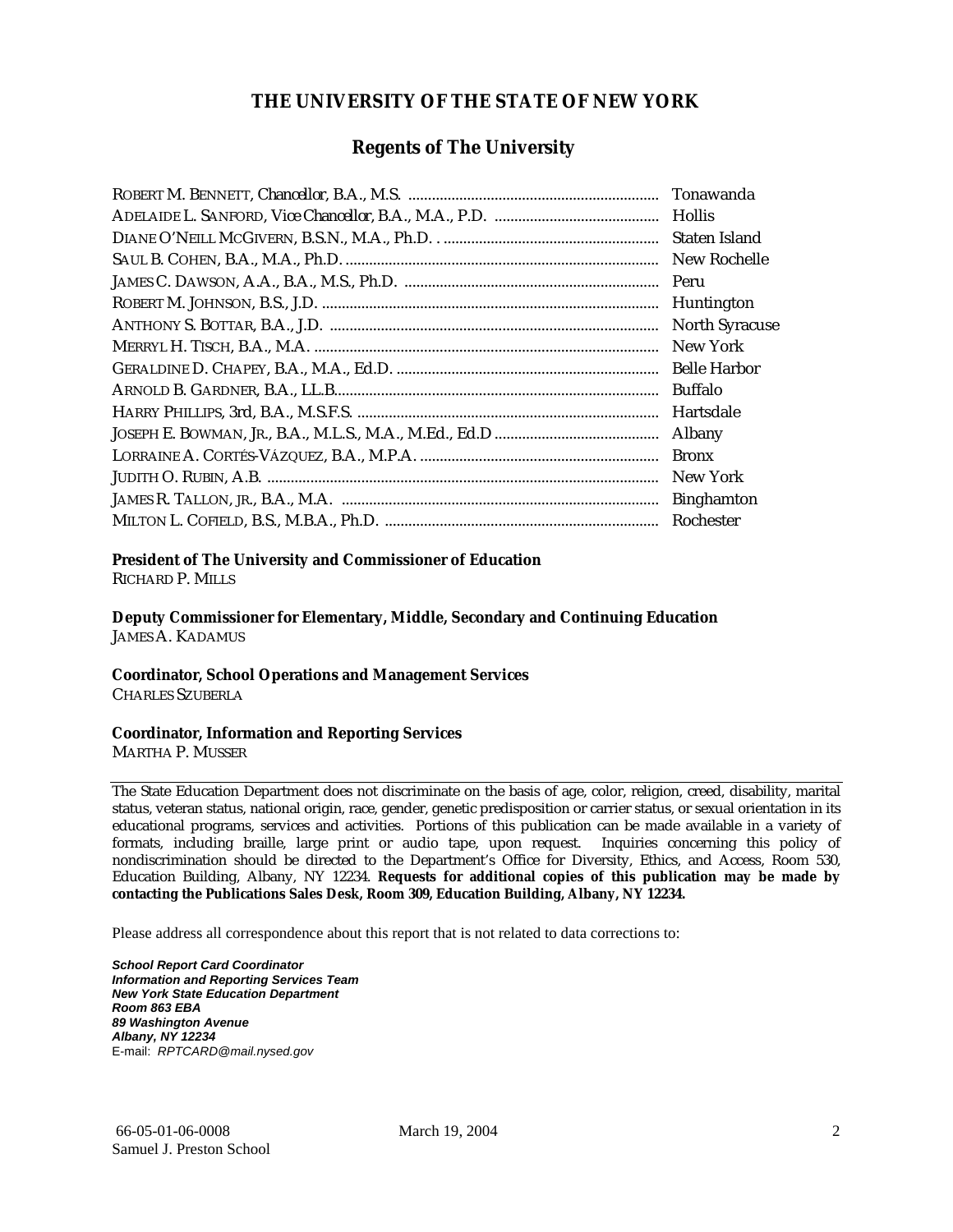The *New York State School Report Card* is an important part of the Board of Regents effort to raise learning standards for all students. It provides information to the public on student performance and other measures of school and district performance. Knowledge gained from the school report card on a school's strengths and weaknesses can be used to improve instruction and services to students.

The *New York State School Report Card* consists of three parts: the *Overview of School Performance in English Language Arts, Mathematics, and Science and Analysis of Student Subgroup Performance,* the *Comprehensive Information Report,* and the *School Accountability Report*. The *Overview and Analysis* presents performance data on measures required by the federal No Child Left Behind Act: English, mathematics, science, and graduation rate. Performance data on other State assessments can be found in the *Comprehensive Information Report*. The *School Accountability Report* provides information as to whether a school is making adequate progress toward enabling all students to achieve proficiency in English and mathematics.

State assessments are designed to help ensure that all students reach high learning standards. They show whether students are getting the foundation knowledge they need to succeed at the elementary, middle, and commencement levels and beyond. The State requires that students who are not making appropriate progress toward the standards receive academic intervention services.

In the *Overview*, performance on the elementary- and middle-level assessments in English language arts and mathematics and on the middle-level science test is reported in terms of mean scores and the percentage of students scoring at each of the four levels. These levels indicate performance on the standards from seriously deficient to advanced proficiency. Performance on the elementary-level science test is reported in terms of mean scores and the percentage of students making appropriate progress. Regents examination scores are reported in four score ranges. Scores of 65 to 100 are passing; scores of 55 to 64 earn credit toward a local diploma (with the approval of the local board of education). Though each elementary- and middle-level assessment is administered to students in a specific grade, secondary-level assessments are taken by students when they complete the coursework for the core curriculum. Therefore, the performance of students at the secondary level is measured for a student cohort rather than a group of students at a particular grade level. Students are grouped in cohorts according to the year in which they first entered grade 9.

The assessment data in the *Overview and Analysis* are for all tested students in the school, including general-education students and students with disabilities. In the *Overview*, each school's performance is compared with that of schools similar in grade level, district resources, and student needs as indicated by income and limited English proficiency (LEP) status. Each district's performance is compared with that of all public schools statewide. In the *Analysis*, performance is disaggregated by race/ethnicity, disability status, gender, LEP status, income level, and migrant status.

Explanations of terms referred to or symbols used in this part of the school report card may be found in the glossary on the last page. Further information on the school report card may be found in the guide, *Understanding Your School Report Card: February 2004*, available on the Information and Reporting Services Web site at www.emsc.nysed.gov/irts.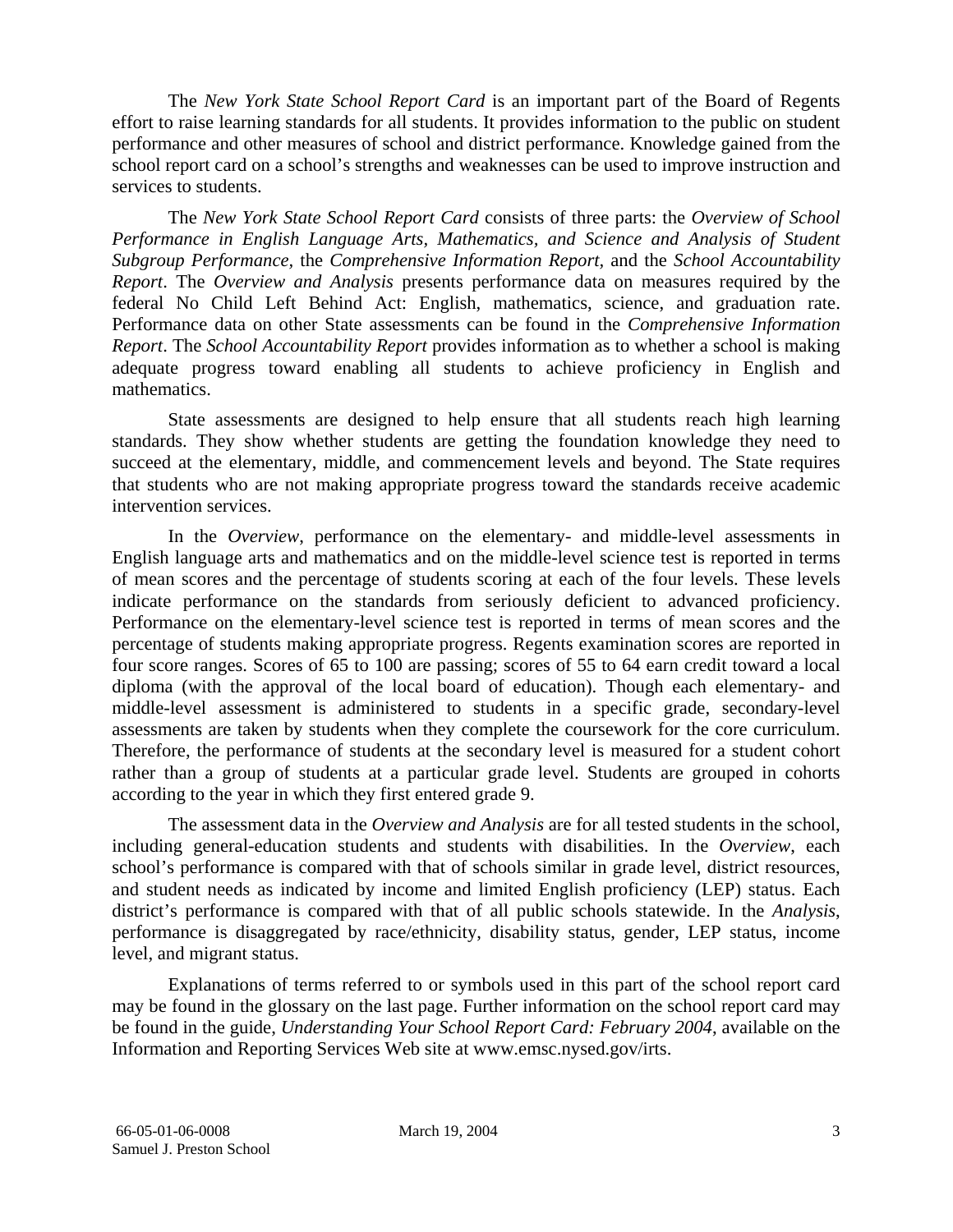# **Overview of School Performance in English Language Arts, Mathematics, and Science**

### **School Profile**

| Principal:<br><b>Bruce Downer</b> | (914)630-3152<br>Phone: |                           |
|-----------------------------------|-------------------------|---------------------------|
| <b>Organization</b>               | Grade Range             | <b>Student Enrollment</b> |
| $2002 - 03$                       | $K-5$                   | 320                       |

| 2001–02 School District-wide Total Expenditure per Pupil | \$18,076 |
|----------------------------------------------------------|----------|
|----------------------------------------------------------|----------|

### **2002–03 Percentage of Core Classes Taught by Highly Qualified Teachers\***

| <b>Percent Taught</b><br>by Highly<br>Qualified<br><b>Teachers</b> |
|--------------------------------------------------------------------|
| 100%                                                               |
|                                                                    |

\*For the 2002-03 school year, SED is reporting that teachers of core classes are highly qualified if they are certified to teach those classes. However, No Child Left Behind (NCLB) imposes requirements beyond certification for some teachers to be considered highly qualified. In future years, when New York State uses the NCLB criteria for reporting, certified teachers must fulfill all NCLB requirements to be counted as highly qualified.

#### **2002–03 Percentage of Teachers with No Valid Teaching Certificate\***

| Number of<br><b>Teachers</b> | <b>Percent with No</b><br><b>Valid Teaching</b><br><b>Certificate</b> |
|------------------------------|-----------------------------------------------------------------------|
| 35                           | ሰ%                                                                    |

\*This count includes teachers with temporary licenses who do not have a valid permanent, provisional, or transitional teaching certificate.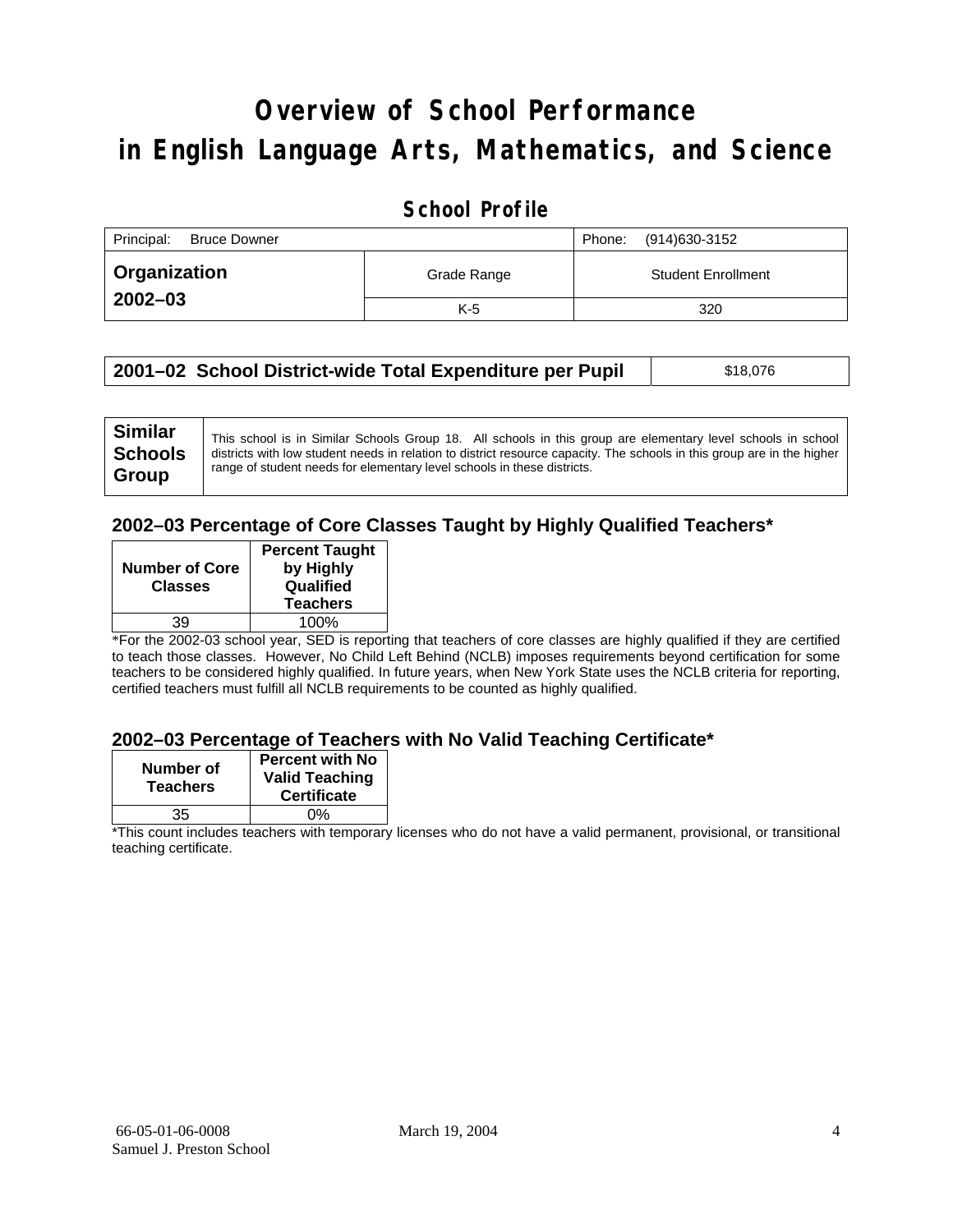English Language Arts



|                                      |                    | <b>Counts of Students Tested</b> |                    |                    |              |                   |
|--------------------------------------|--------------------|----------------------------------|--------------------|--------------------|--------------|-------------------|
| Performance at<br><b>This School</b> | Level 1<br>455-602 | Level 2<br>603-644               | Level 3<br>645-691 | Level 4<br>692-800 | <b>Total</b> | <b>Mean Score</b> |
| Jan-Feb 2001                         |                    |                                  | 39                 | 14                 | 59           | 673               |
| Jan-Feb 2002                         |                    |                                  | 35                 | 15                 | 56           | 676               |
| Feb 2003                             |                    |                                  | 40                 | 23                 | 67           | 683               |

| Elementary-Level English Language Arts Levels — Listening, Reading, and Writing Standards |                                                                                                           |  |  |  |
|-------------------------------------------------------------------------------------------|-----------------------------------------------------------------------------------------------------------|--|--|--|
| Level 4                                                                                   | These students exceed the standards and are moving toward high performance on the Regents examination.    |  |  |  |
| Level 3                                                                                   | These students meet the standards and, with continued steady growth, should pass the Regents examination. |  |  |  |
| Level 2                                                                                   | These students <b>need extra help</b> to meet the standards and pass the Regents examination.             |  |  |  |
| Level 1                                                                                   | These students have serious academic deficiencies.                                                        |  |  |  |

**Performance of Limited English Proficient Students Taking the New York State English as a Second Language Achievement Test (NYSESLAT) as the Measure of English Language Arts Achievement**

| Grade 4 | <b>Number</b><br>Tested | Level 1 | Level 2 | Level 3  | Level 4  |
|---------|-------------------------|---------|---------|----------|----------|
| 2003    |                         | #       | π       | $^{\pi}$ | $^{\pi}$ |

**Performance of Students with Severe Disabilities on the New York State Alternate Assessment (NYSAA) in English** 

| <b>Elementary Level</b> | <b>Number</b><br>Tested | AA-Level 1 | AA-Level 2 | AA-Level 3 | AA-Level 4 |
|-------------------------|-------------------------|------------|------------|------------|------------|
| $2002 - 03$             |                         |            |            |            |            |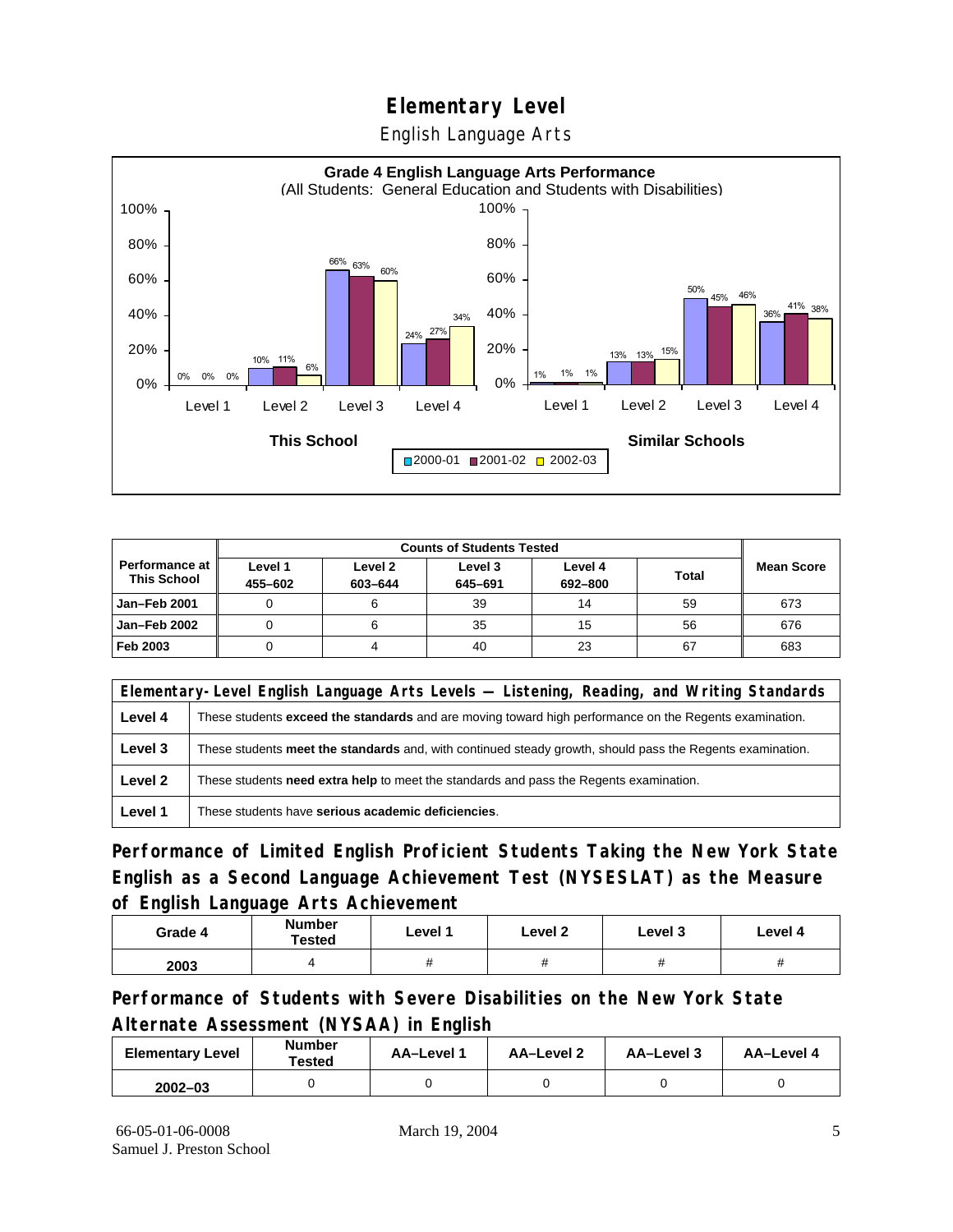### Mathematics



|                                        | <b>Counts of Students Tested</b> |                    |                    |                    |              |                   |
|----------------------------------------|----------------------------------|--------------------|--------------------|--------------------|--------------|-------------------|
| Performance at I<br><b>This School</b> | Level 1<br>448-601               | Level 2<br>602-636 | Level 3<br>637-677 | Level 4<br>678-810 | <b>Total</b> | <b>Mean Score</b> |
| May 2001                               |                                  |                    | 32                 | 22                 | 62           | 669               |
| May 2002                               |                                  |                    | 20                 | 32                 | 54           | 684               |
| May 2003                               |                                  |                    | 22                 | 43                 | 70           | 685               |

| Elementary-Level Mathematics Levels - |                                                                                                           |  |  |  |  |
|---------------------------------------|-----------------------------------------------------------------------------------------------------------|--|--|--|--|
|                                       | Knowledge, Reasoning, and Problem-Solving Standards                                                       |  |  |  |  |
| Level 4                               | These students exceed the standards and are moving toward high performance on the Regents examination.    |  |  |  |  |
| Level 3                               | These students meet the standards and, with continued steady growth, should pass the Regents examination. |  |  |  |  |
| Level 2                               | These students need extra help to meet the standards and pass the Regents examination.                    |  |  |  |  |
| Level 1                               | These students have serious academic deficiencies.                                                        |  |  |  |  |

### **Performance of Students with Severe Disabilities on the New York State Alternate Assessment (NYSAA) in Mathematics**

| <b>Elementary Level</b> | <b>Number</b><br>Tested | AA-Level 1 | AA-Level 2 | AA-Level 3 | AA-Level 4 |  |
|-------------------------|-------------------------|------------|------------|------------|------------|--|
| $2002 - 03$             |                         |            |            |            |            |  |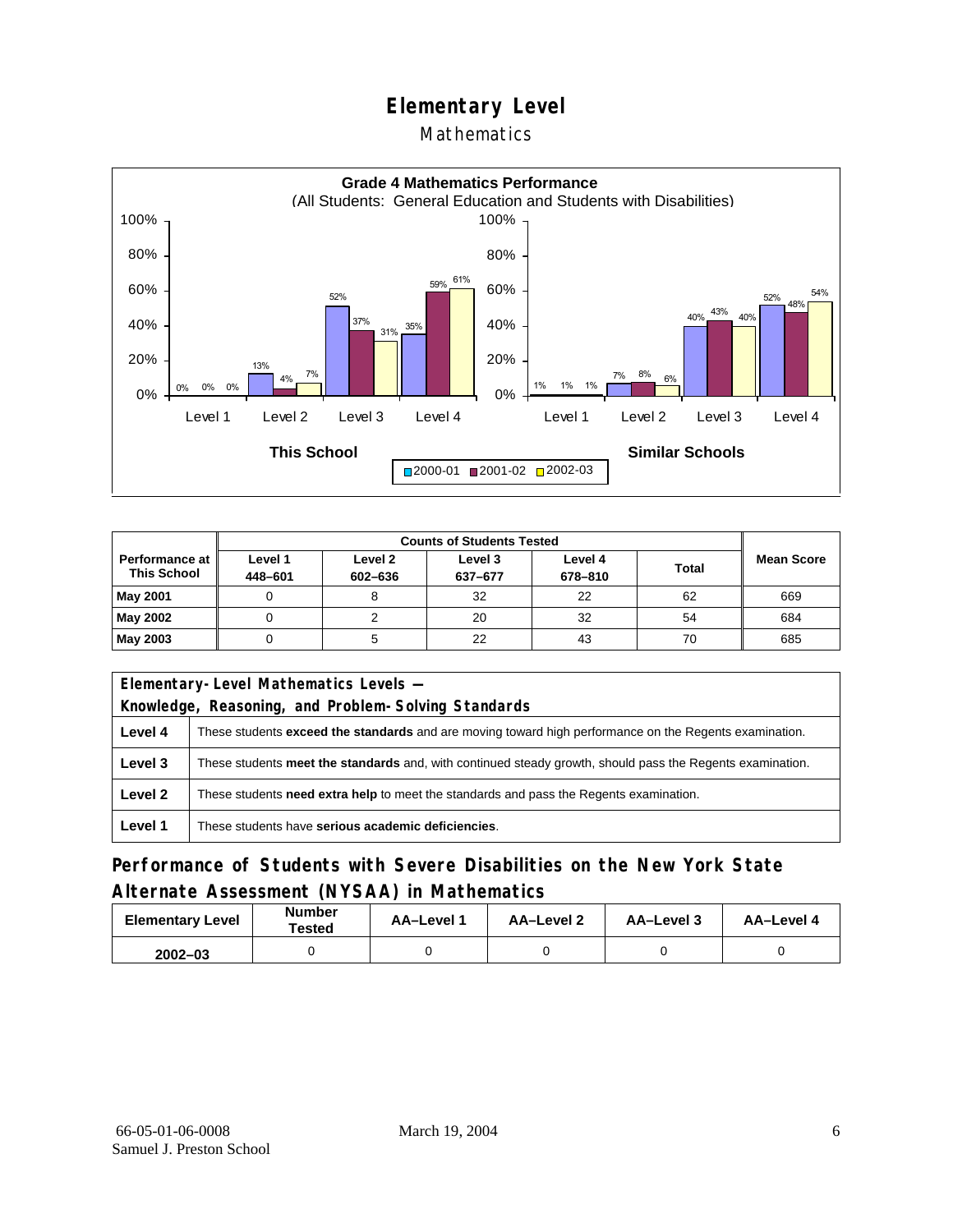Science Multiple-Choice



**All Students** 

|          |    | Number Tested   Number Above SDL   Mean Score |    |  |  |  |  |  |
|----------|----|-----------------------------------------------|----|--|--|--|--|--|
| May 2001 | 63 |                                               | 38 |  |  |  |  |  |
| May 2002 | 54 | 54                                            | 39 |  |  |  |  |  |
| May 2003 |    | 66                                            |    |  |  |  |  |  |

| Grade 4 Science - Knowledge, Reasoning, and Problem-Solving Standards |                                                                                                                                                                                                                                          |  |  |  |  |  |
|-----------------------------------------------------------------------|------------------------------------------------------------------------------------------------------------------------------------------------------------------------------------------------------------------------------------------|--|--|--|--|--|
| <b>Multiple-Choice</b><br><b>Test Component</b>                       | This component contains 45 multiple-choice questions based upon the New York State Elementary<br>Science Syllabus and referenced to the New York State Learning Standards for Mathematics, Science<br>and Technology (Elementary Level). |  |  |  |  |  |
| <b>State Designated</b>                                               | Students who correctly answer fewer than 30 of the 45 questions of the multiple-choice test component                                                                                                                                    |  |  |  |  |  |
| Level (SDL)                                                           | must receive academic intervention services in the following term of instruction.                                                                                                                                                        |  |  |  |  |  |
| <b>School Mean</b>                                                    | For the multiple-choice test component, the mean score is the average number of correct answers for                                                                                                                                      |  |  |  |  |  |
| <b>Scores</b>                                                         | students tested. If all tested students answered all questions correctly, this score would be 45.                                                                                                                                        |  |  |  |  |  |

## **Elementary Level**

#### Science Performance Test

The elementary-level science test is composed of two sections, the multiple-choice section (described above) and the performance test. The performance test is not used to determine the need for academic intervention services or for accountability purposes because not all students are administered the same three tasks.

| <b>All Students</b>                       |    |    |  |  |  |  |  |  |
|-------------------------------------------|----|----|--|--|--|--|--|--|
| <b>Number Tested</b><br><b>Mean Score</b> |    |    |  |  |  |  |  |  |
| May 2001                                  | 61 | 42 |  |  |  |  |  |  |
| <b>May 2002</b>                           | 53 | 45 |  |  |  |  |  |  |
| <b>May 2003</b><br>$45^{\circ}$<br>70     |    |    |  |  |  |  |  |  |

#### **Performance of Students with Severe Disabilities on the New York State Alternate Assessment (NYSAA) in Science**

| <b>Elementary Level</b> | <b>Number</b><br>Tested | AA-Level 1 | AA-Level 2 | AA-Level 3 | AA-Level 4 |  |
|-------------------------|-------------------------|------------|------------|------------|------------|--|
| $2002 - 03$             |                         |            |            |            |            |  |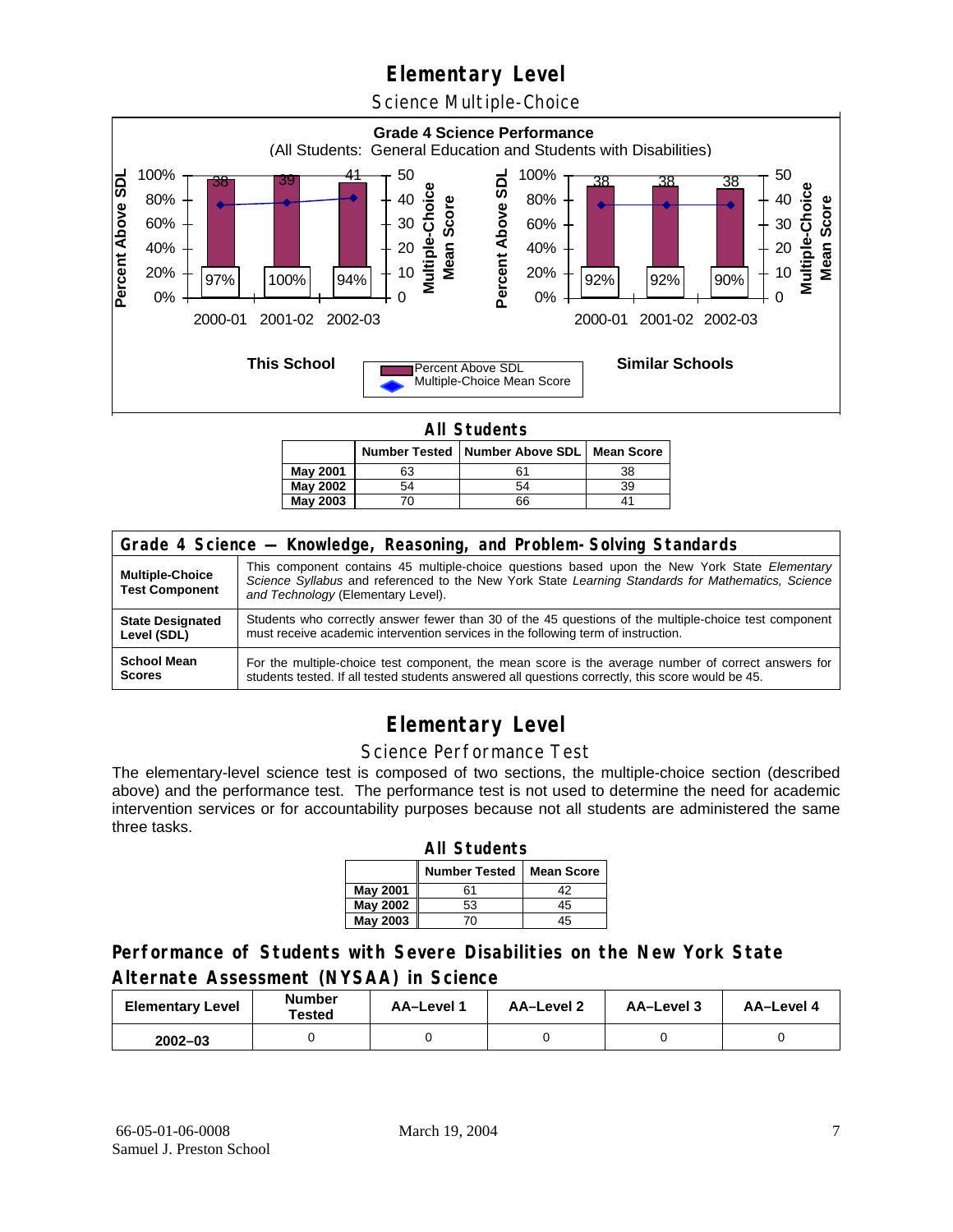# **Analysis of Student Subgroup Performance**

Historically, on State assessments the average performance of Black, Hispanic, and Native American students has been lower than that of White and Asian students. Similarly, students from lowincome families have not performed as well as those from higher income families. A high priority of the Board of Regents is to eliminate these gaps in student performance. In addition, Title I of the federal Elementary and Secondary Education Act includes explicit requirements "to ensure that students served by Title I are given the same opportunity to achieve to high standards and are held to the same high expectations as all students in each State."

This section of the school report card provides performance data for two years by racial/ethnic group, disability status, gender, English proficiency status, income level, and migrant status. The purpose of the student subgroup analyses is to determine if students who perform below the standards in any school tend to fall into particular groups, such as minority students, limited English proficient students, or economically disadvantaged students. If these analyses provide evidence that students in one of the groups achieve at a lower level than other students, the school and community should examine the reasons for this lower performance and make necessary changes in curriculum, instruction, and student support services to remedy these performance gaps. If your school did not report data for the 2002-03 school year for a subject and grade, a table showing data for subgroups in that subject and grade will not be included in the *Analysis*.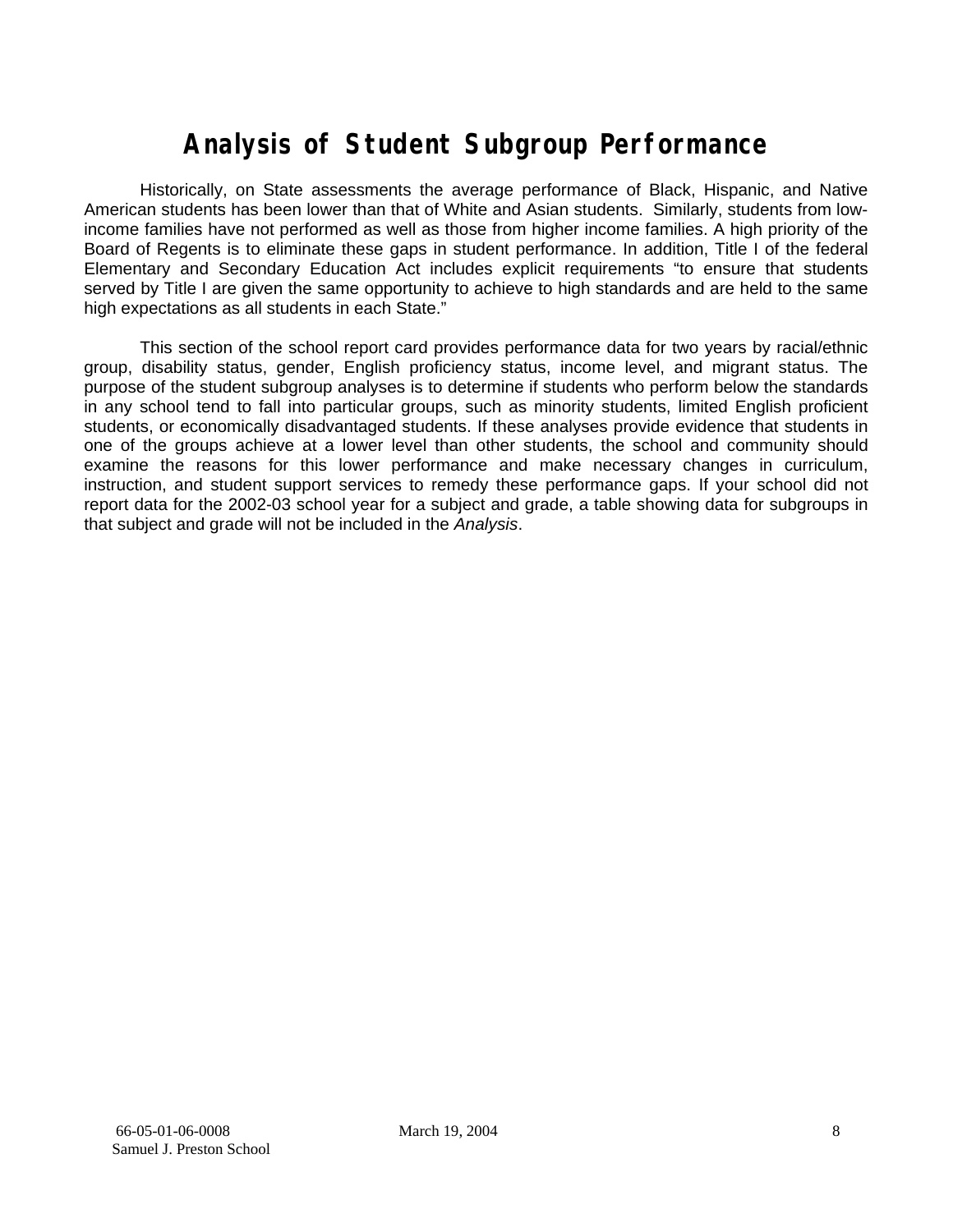### English Language Arts

|                                              | ັ<br>$2001 - 02$                                                                   |         |         |               | 2002-03                                                           |         |         |             |
|----------------------------------------------|------------------------------------------------------------------------------------|---------|---------|---------------|-------------------------------------------------------------------|---------|---------|-------------|
| <b>Student Subgroup</b>                      | <b>Percentages of Tested</b><br><b>Students Scoring at Levels</b><br><b>Tested</b> |         |         | <b>Tested</b> | <b>Percentages of Tested</b><br><b>Students Scoring at Levels</b> |         |         |             |
|                                              |                                                                                    | $2 - 4$ | $3 - 4$ | 4             |                                                                   | $2 - 4$ | $3 - 4$ | 4           |
| <b>Results by Race/Ethnicity</b>             |                                                                                    |         |         |               |                                                                   |         |         |             |
| American Indian/Alaskan Native               | $\mathbf 0$                                                                        | 0%      | 0%      | 0%            | $\mathbf 0$                                                       | 0%      | 0%      | 0%          |
| <b>Black</b>                                 | 0                                                                                  | 0%      | 0%      | 0%            | 0                                                                 | 0%      | 0%      | 0%          |
| Hispanic                                     | 8                                                                                  | 100%    | 75%     | 0%            | 15                                                                | s       | s       | s           |
| Asian or Pacific Islander                    | $\mathbf 0$                                                                        | 0%      | 0%      | 0%            | $\overline{2}$                                                    | s       | s       | s           |
| White                                        | 48                                                                                 | 100%    | 92%     | 31%           | 50                                                                | 100%    | 94%     | 34%         |
| Total                                        | 56                                                                                 | 100%    | 89%     | 27%           | 67                                                                | 100%    | 94%     | 34%         |
| Small Group Totals (s)                       | $\mathbf 0$                                                                        | 0%      | 0%      | 0%            | 17                                                                | 100%    | 94%     | 35%         |
| <b>Results by Disability Status</b>          |                                                                                    |         |         |               |                                                                   |         |         |             |
| General-education students                   | 53                                                                                 | s       | s       | s             | 64                                                                | s       | s       | s           |
| Students with disabilities                   | 3                                                                                  | s       | s       | s             | 3                                                                 | s       | s       | $\mathbf s$ |
| Total                                        | 56                                                                                 | 100%    | 89%     | 27%           | 67                                                                | 100%    | 94%     | 34%         |
| <b>Results by Gender</b>                     |                                                                                    |         |         |               |                                                                   |         |         |             |
| Female                                       | 21                                                                                 | 100%    | 95%     | 33%           | 30                                                                | 100%    | 97%     | 37%         |
| Male                                         | 35                                                                                 | 100%    | 86%     | 23%           | 37                                                                | 100%    | 92%     | 32%         |
| Total                                        | 56                                                                                 | 100%    | 89%     | 27%           | 67                                                                | 100%    | 94%     | 34%         |
| <b>Results by English Proficiency Status</b> |                                                                                    |         |         |               |                                                                   |         |         |             |
| English proficient                           | 56                                                                                 | 100%    | 89%     | 27%           | 67                                                                | 100%    | 94%     | 34%         |
| Limited English proficient                   | 0                                                                                  | 0%      | 0%      | 0%            | 0                                                                 | 0%      | 0%      | 0%          |
| Total                                        | 56                                                                                 | 100%    | 89%     | 27%           | 67                                                                | 100%    | 94%     | 34%         |
| <b>Results by Income Level</b>               |                                                                                    |         |         |               |                                                                   |         |         |             |
| Economically disadvantaged                   | 0                                                                                  | 0%      | 0%      | 0%            | $\mathbf 0$                                                       | 0%      | 0%      | 0%          |
| Not disadvantaged                            | 56                                                                                 | 100%    | 89%     | 27%           | 67                                                                | 100%    | 94%     | 34%         |
| Total                                        | 56                                                                                 | 100%    | 89%     | 27%           | 67                                                                | 100%    | 94%     | 34%         |
| <b>Results by Migrant Status</b>             |                                                                                    |         |         |               |                                                                   |         |         |             |
| Migrant family                               | 0                                                                                  | 0%      | 0%      | 0%            | 0                                                                 | 0%      | 0%      | 0%          |
| Not migrant family                           | 56                                                                                 | 100%    | 89%     | 27%           | 67                                                                | 100%    | 94%     | 34%         |
| Total                                        | 56                                                                                 | 100%    | 89%     | 27%           | 67                                                                | 100%    | 94%     | 34%         |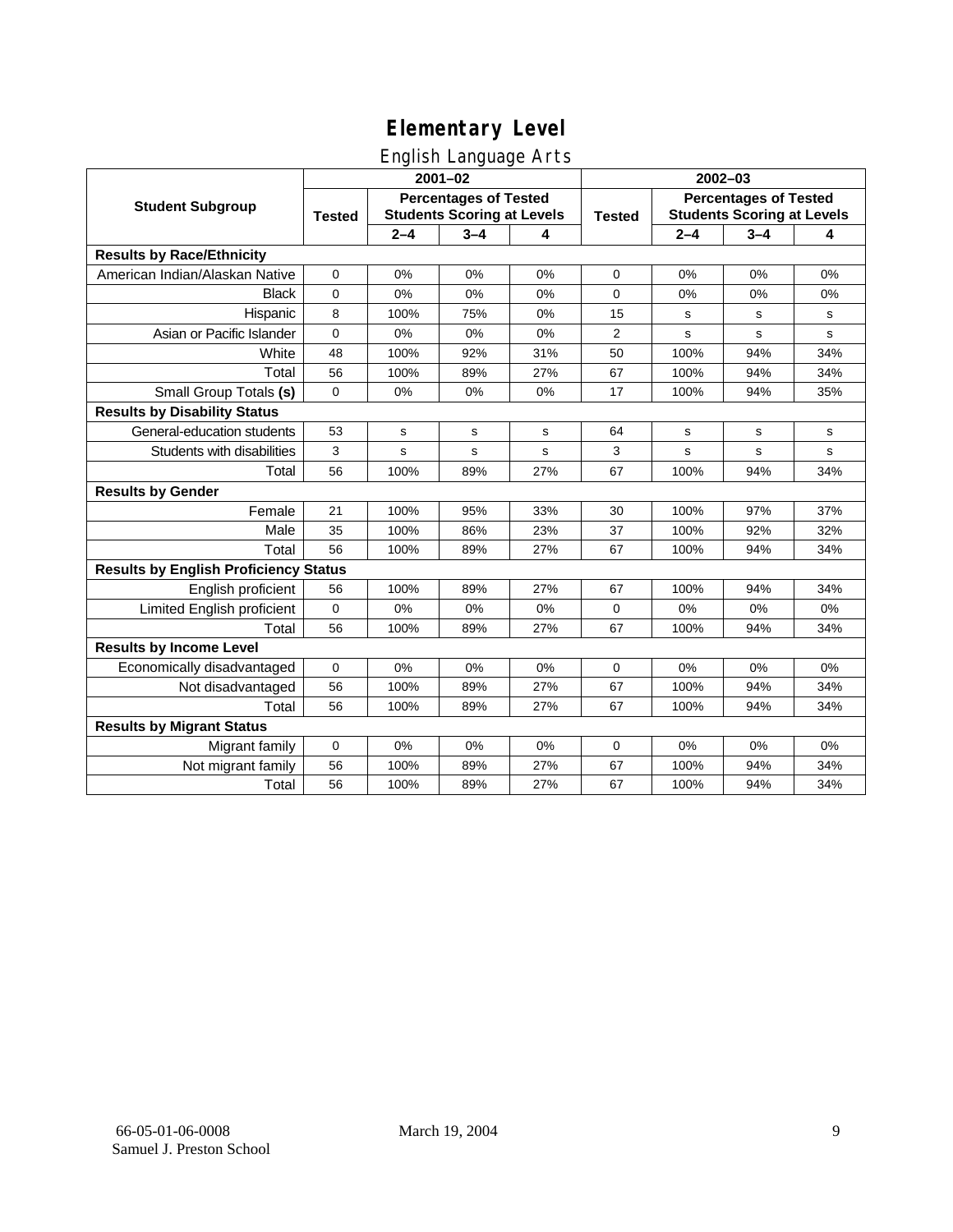### Mathematics

|                                              | $2001 - 02$                                                                        |         |         |               | $2002 - 03$                                                       |         |         |     |
|----------------------------------------------|------------------------------------------------------------------------------------|---------|---------|---------------|-------------------------------------------------------------------|---------|---------|-----|
| <b>Student Subgroup</b>                      | <b>Percentages of Tested</b><br><b>Students Scoring at Levels</b><br><b>Tested</b> |         |         | <b>Tested</b> | <b>Percentages of Tested</b><br><b>Students Scoring at Levels</b> |         |         |     |
|                                              |                                                                                    | $2 - 4$ | $3 - 4$ | 4             |                                                                   | $2 - 4$ | $3 - 4$ | 4   |
| <b>Results by Race/Ethnicity</b>             |                                                                                    |         |         |               |                                                                   |         |         |     |
| American Indian/Alaskan Native               | $\Omega$                                                                           | 0%      | 0%      | 0%            | $\Omega$                                                          | 0%      | 0%      | 0%  |
| <b>Black</b>                                 | 0                                                                                  | 0%      | 0%      | 0%            | $\Omega$                                                          | 0%      | 0%      | 0%  |
| Hispanic                                     | $\overline{7}$                                                                     | 100%    | 100%    | 29%           | 19                                                                | s       | s       | s   |
| Asian or Pacific Islander                    | 0                                                                                  | 0%      | 0%      | 0%            | 2                                                                 | s       | s       | s   |
| White                                        | 47                                                                                 | 100%    | 96%     | 64%           | 49                                                                | 100%    | 98%     | 67% |
| Total                                        | 54                                                                                 | 100%    | 96%     | 59%           | 70                                                                | 100%    | 93%     | 61% |
| Small Group Totals (s)                       | $\Omega$                                                                           | 0%      | 0%      | 0%            | 21                                                                | 100%    | 81%     | 48% |
| <b>Results by Disability Status</b>          |                                                                                    |         |         |               |                                                                   |         |         |     |
| General-education students                   | 51                                                                                 | s       | s       | s             | 67                                                                | s       | s       | s   |
| Students with disabilities                   | 3                                                                                  | s       | s       | s             | 3                                                                 | s       | s       | s   |
| Total                                        | 54                                                                                 | 100%    | 96%     | 59%           | 70                                                                | 100%    | 93%     | 61% |
| <b>Results by Gender</b>                     |                                                                                    |         |         |               |                                                                   |         |         |     |
| Female                                       | 19                                                                                 | 100%    | 100%    | 63%           | 32                                                                | 100%    | 94%     | 53% |
| Male                                         | 35                                                                                 | 100%    | 94%     | 57%           | 38                                                                | 100%    | 92%     | 68% |
| Total                                        | 54                                                                                 | 100%    | 96%     | 59%           | 70                                                                | 100%    | 93%     | 61% |
| <b>Results by English Proficiency Status</b> |                                                                                    |         |         |               |                                                                   |         |         |     |
| English proficient                           | 54                                                                                 | 100%    | 96%     | 59%           | 66                                                                | s       | s       | s   |
| Limited English proficient                   | $\Omega$                                                                           | 0%      | 0%      | 0%            | 4                                                                 | s       | s       | s   |
| Total                                        | 54                                                                                 | 100%    | 96%     | 59%           | 70                                                                | 100%    | 93%     | 61% |
| <b>Results by Income Level</b>               |                                                                                    |         |         |               |                                                                   |         |         |     |
| Economically disadvantaged                   | 0                                                                                  | 0%      | 0%      | 0%            | $\mathbf 0$                                                       | 0%      | 0%      | 0%  |
| Not disadvantaged                            | 54                                                                                 | 100%    | 96%     | 59%           | 70                                                                | 100%    | 93%     | 61% |
| Total                                        | 54                                                                                 | 100%    | 96%     | 59%           | 70                                                                | 100%    | 93%     | 61% |
| <b>Results by Migrant Status</b>             |                                                                                    |         |         |               |                                                                   |         |         |     |
| Migrant family                               | 0                                                                                  | 0%      | 0%      | 0%            | $\mathbf 0$                                                       | 0%      | $0\%$   | 0%  |
| Not migrant family                           | 54                                                                                 | 100%    | 96%     | 59%           | 70                                                                | 100%    | 93%     | 61% |
| Total                                        | 54                                                                                 | 100%    | 96%     | 59%           | 70                                                                | 100%    | 93%     | 61% |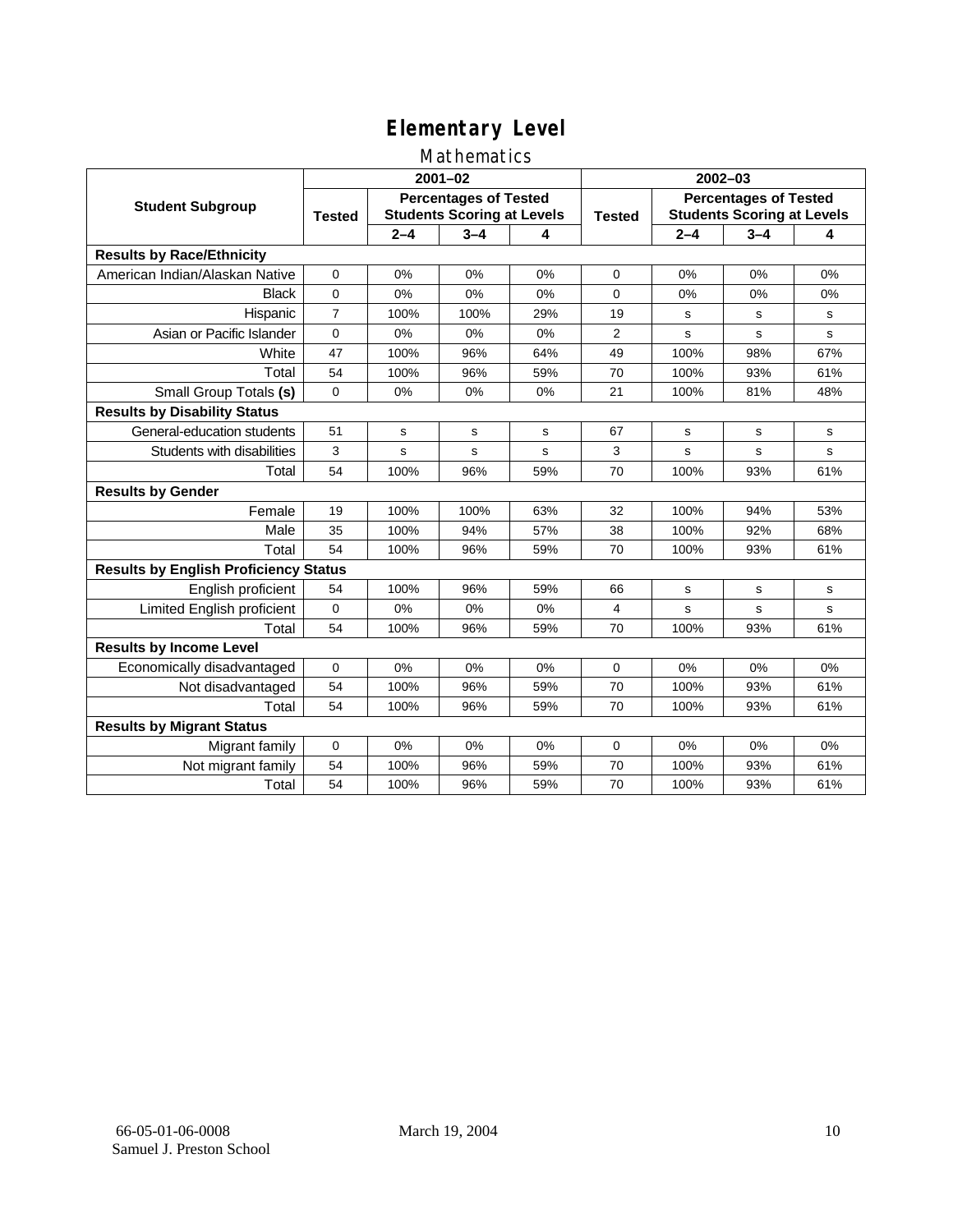### Science Multiple-Choice

|                                              | $2001 - 02$    |                                                                                              | 2002-03        |                                                                                              |  |  |
|----------------------------------------------|----------------|----------------------------------------------------------------------------------------------|----------------|----------------------------------------------------------------------------------------------|--|--|
| <b>Student Subgroup</b>                      | <b>Tested</b>  | <b>Percentages of</b><br><b>Tested</b><br><b>Students</b><br><b>Scoring above</b><br>the SDL | <b>Tested</b>  | <b>Percentages of</b><br><b>Tested</b><br><b>Students</b><br><b>Scoring above</b><br>the SDL |  |  |
| <b>Results by Race/Ethnicity</b>             |                |                                                                                              |                |                                                                                              |  |  |
| American Indian/Alaskan Native               | 0              | 0%                                                                                           | 0              | 0%                                                                                           |  |  |
| <b>Black</b>                                 | $\mathbf 0$    | 0%                                                                                           | $\Omega$       | 0%                                                                                           |  |  |
| Hispanic                                     | $\overline{7}$ | 100%                                                                                         | 19             | s                                                                                            |  |  |
| Asian or Pacific Islander                    | 0              | 0%                                                                                           | $\overline{2}$ | s                                                                                            |  |  |
| White                                        | 47             | 100%                                                                                         | 49             | 98%                                                                                          |  |  |
| Total                                        | 54             | 100%                                                                                         | 70             | 94%                                                                                          |  |  |
| Small Group Totals (s)                       | 0              | 0%                                                                                           | 21             | 86%                                                                                          |  |  |
| <b>Results by Disability Status</b>          |                |                                                                                              |                |                                                                                              |  |  |
| General-education students                   | 51             | s                                                                                            | 67             | s                                                                                            |  |  |
| Students with disabilities                   | 3              | s                                                                                            | 3              | s                                                                                            |  |  |
| Total                                        | 54             | 100%                                                                                         | 70             | 94%                                                                                          |  |  |
| <b>Results by Gender</b>                     |                |                                                                                              |                |                                                                                              |  |  |
| Female                                       | 19             | 100%                                                                                         | 32             | 94%                                                                                          |  |  |
| Male                                         | 35             | 100%                                                                                         | 38             | 95%                                                                                          |  |  |
| Total                                        | 54             | 100%                                                                                         | 70             | 94%                                                                                          |  |  |
| <b>Results by English Proficiency Status</b> |                |                                                                                              |                |                                                                                              |  |  |
| English proficient                           | 54             | 100%                                                                                         | 66             | s                                                                                            |  |  |
| Limited English proficient                   | $\Omega$       | 0%                                                                                           | 4              | s                                                                                            |  |  |
| Total                                        | 54             | 100%                                                                                         | 70             | 94%                                                                                          |  |  |
| <b>Results by Income Level</b>               |                |                                                                                              |                |                                                                                              |  |  |
| Economically disadvantaged                   | $\Omega$       | 0%                                                                                           | $\Omega$       | 0%                                                                                           |  |  |
| Not disadvantaged                            | 54             | 100%                                                                                         | 70             | 94%                                                                                          |  |  |
| Total                                        | 54             | 100%                                                                                         | 70             | 94%                                                                                          |  |  |
| <b>Results by Migrant Status</b>             |                |                                                                                              |                |                                                                                              |  |  |
| Migrant family                               | 0              | 0%                                                                                           | 0              | 0%                                                                                           |  |  |
| Not migrant family                           | 54             | 100%                                                                                         | 70             | 94%                                                                                          |  |  |
| Total                                        | 54             | 100%                                                                                         | 70             | 94%                                                                                          |  |  |